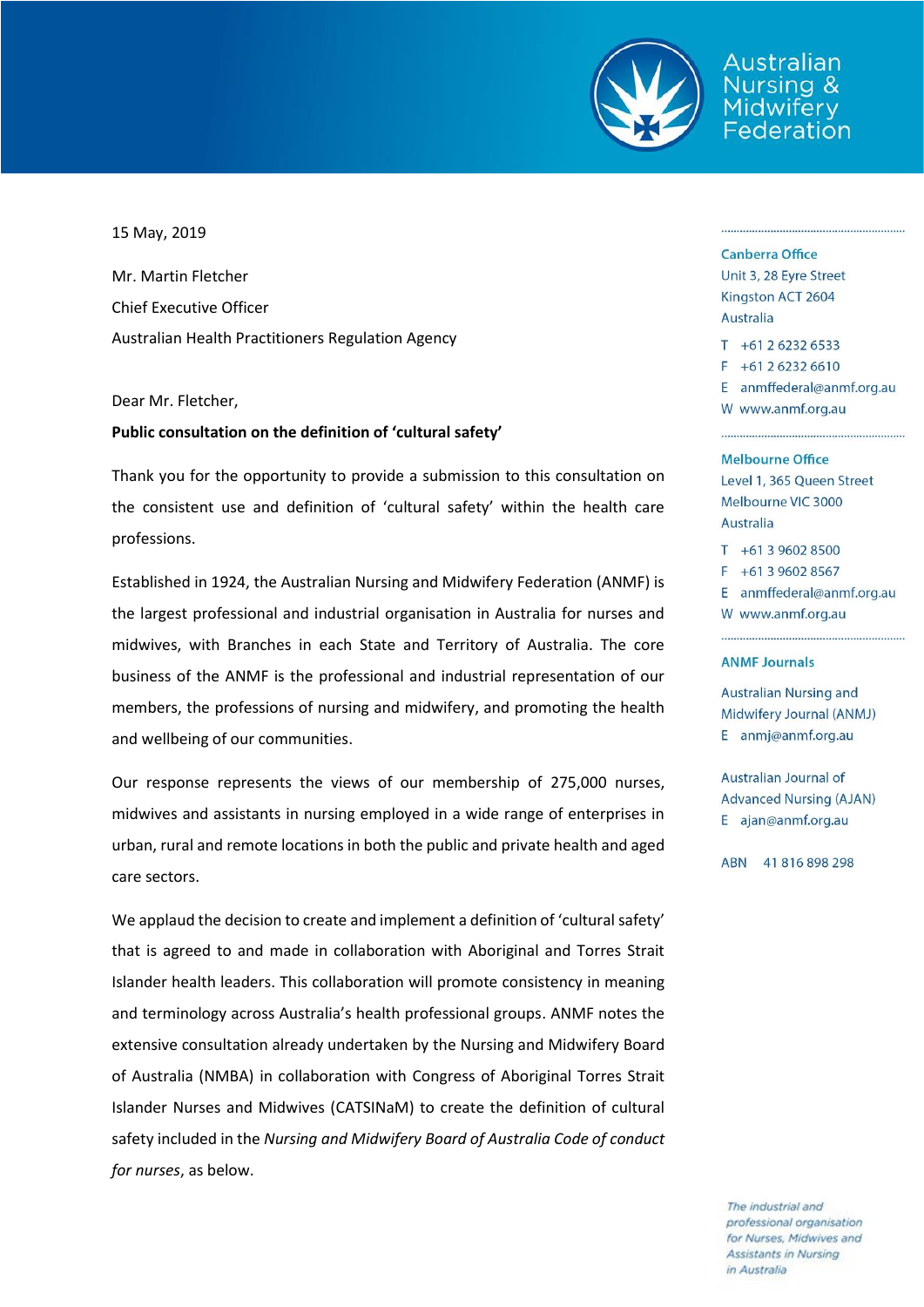

# Proposed definition

*Cultural safety is the individual and institutional knowledge, skills, attitudes and competencies needed to deliver optimal health care for Aboriginal and Torres Strait Islander Peoples as determined by Aboriginal and Torres Strait Islander individuals, families and communities.*

# Questions

1. Will having a single definition for the National Scheme and NHLF be helpful? Why or why not? Are there unintended consequences of a single definition?

The advantage of a single definition means that different health practitioner disciplines working in Australia's health care system will be using a common, and commonly understood, concept, facilitating communication, and shared documentation, and the provision of best practice care.

2. Does this definition capture the elements of what cultural safety is? If not, what would you change?

The ANMF believes the proposed definition falls short of encompassing the most useful and necessary components of cultural safety. Specifically, the proposed definition makes no reference to the traumatic, enduring, multigenerational effects of colonisation, including the introduction and continuation of racist policies (within and outside health care) that continue to significantly contribute to the gap between non-Indigenous and Aboriginal and Torres Strait Islander people's health care and health care outcomes.

Accordingly, ANMF submits that the definition of cultural safety contained within the *Nursing and Midwifery Board of Australia Code of conduct for nurses* be adopted.

3. Do you support the proposed draft definition? Why or why not?

No. The proposed definition does not adequately characterise the totality of cultural safety, which is critical. The ANMF fully supports and endorses the comprehensive definition of cultural safety that was developed and adopted by the Nursing and Midwifery Board of Australia (NMBA) in conjunction with the Congress of Aboriginal and Torres Strait Islander Nurses and Midwives (CATSINaM). The ANMF believes this should be adopted by the Australian Health Practitioners Regulating Agency, as it is inclusive of all cultural elements of cultural safety, and demonstrates strong commitment to cultural safety in clinical practice.